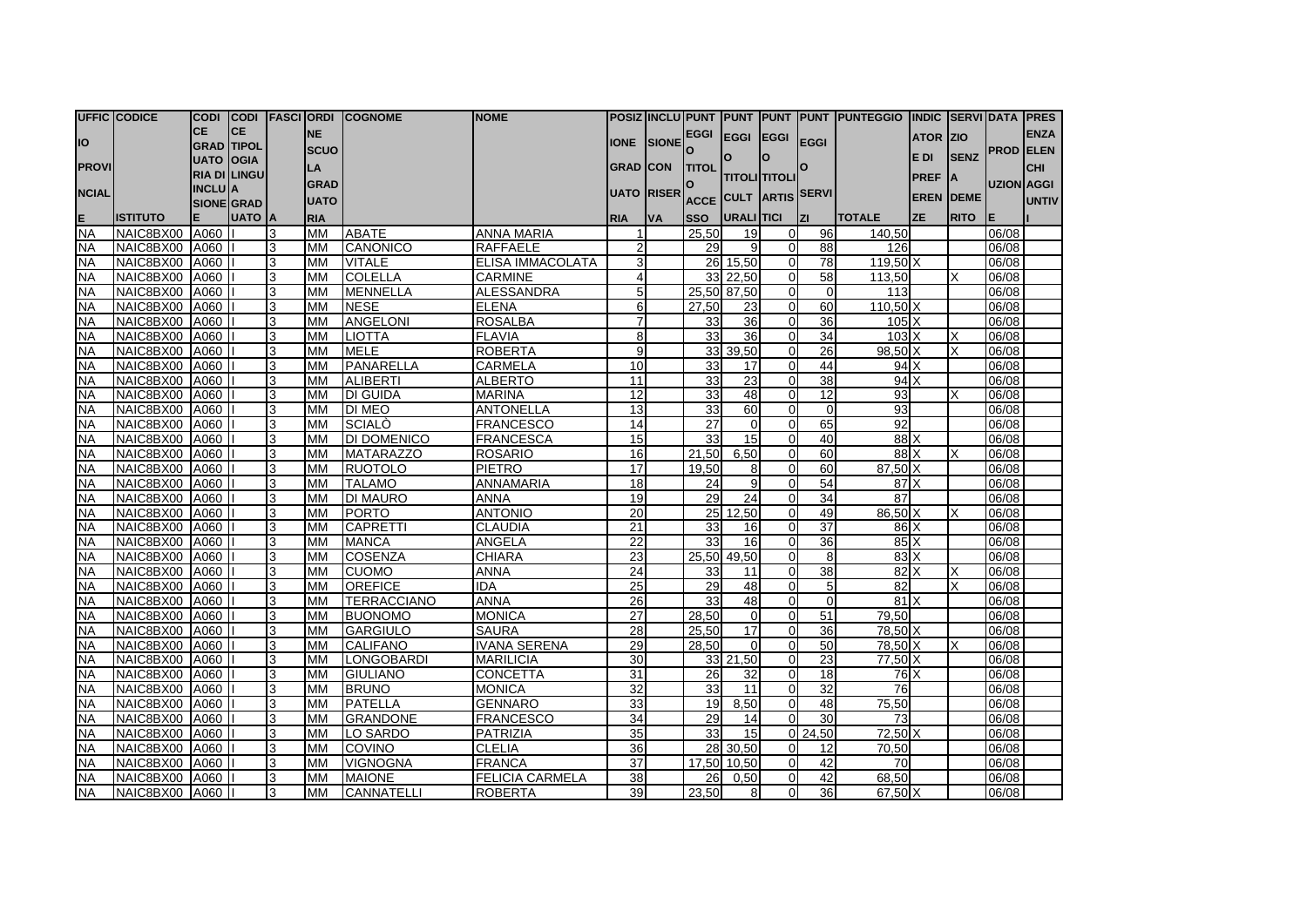| <b>NA</b> | NAIC8BX00 A060 |      | 3 | MM        | MIGLIOZZI           | <b>DARIO</b>            | 40              | 16.50              | 15              | $\Omega$       | 36              | 67.50 X         | X | 06/08 |
|-----------|----------------|------|---|-----------|---------------------|-------------------------|-----------------|--------------------|-----------------|----------------|-----------------|-----------------|---|-------|
| <b>NA</b> | NAIC8BX00 A060 |      | 3 | <b>MM</b> | <b>GIULLINI</b>     | <b>CARMELA</b>          | 41              | 33                 | $\Omega$        | $\overline{0}$ | $\overline{34}$ | 67X             |   | 06/08 |
| <b>NA</b> | NAIC8BX00 A060 |      | 3 | <b>MM</b> | <b>VEROPALUMBO</b>  | <b>ALESSANDRA</b>       | 42              | 33                 | 12              | $\Omega$       | 22              | 67              |   | 06/08 |
| <b>NA</b> | NAIC8BX00 A060 |      | 3 | <b>MM</b> | <b>QUAGLIA</b>      | <b>NORMA</b>            | 43              | 23                 | 5 <sup>1</sup>  | $\Omega$       | 39              | 67              |   | 06/08 |
| <b>NA</b> | NAIC8BX00 A060 |      | 3 | <b>MM</b> | LOSCO               | <b>GIUSEPPE</b>         | 44              | 26,50              | $\mathbf{1}$    | $\Omega$       | 39              | 66,50           |   | 06/08 |
| <b>NA</b> | NAIC8BX00 A060 |      | 3 | <b>MM</b> | <b>STARACE</b>      | <b>LILIANA</b>          | 45              | 33                 |                 | $\overline{0}$ | 29              | 66 X            |   | 06/08 |
| <b>NA</b> | NAIC8BX00 A060 |      | 3 | <b>MM</b> | <b>REPOLA</b>       | LEOPOLDO                | 46              | 29                 | 36              | $\overline{0}$ | $\overline{0}$  | $65\text{X}$    |   | 06/08 |
| <b>NA</b> | NAIC8BX00 A060 |      | 3 | <b>MM</b> | <b>NAVAS</b>        | <b>IMMACOLATA</b>       | 47              | 27                 | $\overline{7}$  | $\overline{0}$ | 30              | 64X             |   | 06/08 |
| <b>NA</b> | NAIC8BX00 A060 |      | 3 | <b>MM</b> | MOSCA               | <b>ROSA</b>             | 48              | 33                 | $\overline{7}$  | $\overline{0}$ | 24              | 64              |   | 06/08 |
| <b>NA</b> | NAIC8BX00 A060 |      | 3 | <b>MM</b> | <b>COZZELLA</b>     | <b>PASQUALE</b>         | 49              | 24                 | $\Omega$        | $\Omega$       | 39              | 63X             |   | 06/08 |
| <b>NA</b> | NAIC8BX00 A060 |      | 3 | <b>MM</b> | <b>MESSINA</b>      | <b>GILDA</b>            | 50              | 33                 | 12              | $\Omega$       | $\overline{18}$ | 63X             |   | 06/08 |
| NA        | NAIC8BX00 A060 |      | 3 | <b>MM</b> | <b>MELLO</b>        | <b>DANIELA</b>          | 51              | 33                 | $\overline{24}$ | $\Omega$       | 5               | 62              |   | 06/08 |
| <b>NA</b> | NAIC8BX00 A060 |      | 3 | <b>MM</b> | MEGNA               | <b>CARMINE</b>          | 52              | 28                 |                 | $\overline{0}$ | $\overline{31}$ | 61X             |   | 06/08 |
| <b>NA</b> | NAIC8BX00      | A060 | 3 | <b>MM</b> | <b>MARRONE</b>      | <b>CARLA</b>            | 53              | 27                 | 9.50            | $\Omega$       | 24              | 60.50           |   | 06/08 |
| <b>NA</b> | NAIC8BX00 A060 |      | 3 | <b>MM</b> | BENEDINI            | <b>STEFANIA</b>         | 54              | $33$               | 9               | $\overline{0}$ | 18              | 60 <sup>X</sup> |   | 06/08 |
| <b>NA</b> | NAIC8BX00 A060 |      | 3 | <b>MM</b> | <b>PIRONE</b>       | <b>VERONICA</b>         | 55              | 24                 | 7,50            | $\overline{0}$ | $\overline{28}$ | 59,50           |   | 06/08 |
| <b>NA</b> | NAIC8BX00 A060 |      | 3 | <b>MM</b> | <b>SALZANO</b>      | <b>ROSARIO</b>          | 56              | 24,50              | 11              | $\Omega$       | 24              | 59,50           |   | 06/08 |
| <b>NA</b> | NAIC8BX00 A060 |      | 3 | <b>MM</b> | <b>SPADARO</b>      | <b>MARIA ROSARIA</b>    | 57              | 28                 | 12              | $\overline{0}$ | 18              | 58 X            |   | 06/08 |
| <b>NA</b> | NAIC8BX00 A060 |      | 3 | <b>MM</b> | <b>DI LORENZO</b>   | <b>GAETANO</b>          | 58              | 28                 | $\Omega$        | $\Omega$       | 30              | 58              |   | 06/08 |
| <b>NA</b> | NAIC8BX00 A060 |      | 3 | <b>MM</b> | PASSARIELLO         | <b>JOLE</b>             | 59              | $33$               | 6               | $\Omega$       | 18              | $57$ $\times$   |   | 06/08 |
| <b>NA</b> | NAIC8BX00 A060 |      | 3 | <b>MM</b> | <b>GUADAGNI</b>     | <b>GIOVANNI</b>         | 60              | 29                 | 7,50            | $\Omega$       | $\overline{20}$ | 56,50 X         |   | 06/08 |
| <b>NA</b> | NAIC8BX00      | A060 | 3 | <b>MM</b> | <b>DI MARTINO</b>   | <b>RENATA</b>           | 61              | 33                 | $\overline{3}$  | $\Omega$       | 20              | 56 X            |   | 06/08 |
| <b>NA</b> | NAIC8BX00 A060 |      | 3 | <b>MM</b> | MONARDI             | <b>JELLINE MARIA</b>    | 62              | $\overline{27}$    | 5 <sub>5</sub>  | $\Omega$       | $\overline{24}$ | $56$ $\times$   |   | 06/08 |
| <b>NA</b> | NAIC8BX00 A060 |      | 3 | <b>MM</b> | <b>BASCIANO</b>     | <b>MARIA TERESA</b>     | 63              | 33                 | 5 <sup>1</sup>  | $\Omega$       | 17              | $55\text{X}$    |   | 06/08 |
| <b>NA</b> | NAIC8BX00 A060 |      | 3 | <b>MM</b> | <b>DANIELE</b>      | <b>STEFANO</b>          | 64              | 33                 | $\Omega$        | $\overline{0}$ | 22              | $55\text{X}$    |   | 06/08 |
| <b>NA</b> | NAIC8BX00 A060 |      | 3 | <b>MM</b> | <b>BOSONE</b>       | <b>MARTINA</b>          | 65              | 29                 | 26              | $\overline{0}$ | 0               | 55              |   | 06/08 |
| <b>NA</b> | NAIC8BX00 A060 |      | 3 | <b>MM</b> | <b>TALAMO</b>       | <b>TANIA</b>            | 66              | 26,50              | $6 \mid$        | $\overline{0}$ | 22              | 54,50 X         |   | 06/08 |
| <b>NA</b> | NAIC8BX00 A060 |      | 3 | <b>MM</b> | VALENTE             | <b>ALESSANDRO</b>       | 67              | 28,50              | $\overline{9}$  | $\overline{0}$ | 17              | 54,50 X         |   | 06/08 |
| <b>NA</b> | NAIC8BX00 A060 |      | 3 | <b>MM</b> | <b>BATTIPAGLIA</b>  | <b>PAOLA</b>            | 68              | $\overline{2}3,50$ | 7.50            | $\Omega$       | 23              | 54X             | Χ | 06/08 |
| <b>NA</b> | NAIC8BX00 A060 |      | 3 | <b>MM</b> | RUGARI              | <b>FELICIA</b>          | 69              | 29                 | 12              | $\Omega$       | $\overline{12}$ | 53X             |   | 06/08 |
| <b>NA</b> | NAIC8BX00      | A060 | 3 | <b>MM</b> | <b>DI MASSA</b>     | <b>SALVATORE</b>        | 70              | 14.50              | 9.50            | $\Omega$       | 29              | $53$ $X$        |   | 06/08 |
| <b>NA</b> | NAIC8BX00 A060 |      | 3 | <b>MM</b> | <b>MARMO</b>        | <b>ROSSELLA</b>         | 71              | $33$               | 20              | $\Omega$       | $\mathbf 0$     | 53              |   | 06/08 |
| <b>NA</b> | NAIC8BX00 A060 |      | 3 | <b>MM</b> | <b>BRUNI</b>        | <b>CLAUDIA</b>          | $\overline{72}$ | 29                 | $\overline{24}$ | $\Omega$       | $\overline{0}$  | 53              |   | 06/08 |
| <b>NA</b> | NAIC8BX00      | A060 | 3 | <b>MM</b> | <b>OLIVA</b>        | ANGELO                  | 73              | 26,50              | 7,50            | $\Omega$       | 18              | $52$ $X$        |   | 06/08 |
| <b>NA</b> | NAIC8BX00 A060 |      | 3 | <b>MM</b> | <b>SAPIO</b>        | <b>ELISABETTA</b>       | 74              | 33                 | 7               | $\overline{0}$ | 12              | $52$ X          |   | 06/08 |
| <b>NA</b> | NAIC8BX00 A060 |      | 3 | <b>MM</b> | <b>ZUCCOLI</b>      | <b>MARIA IMMACOLATA</b> | 75              | 27                 | $6 \mid$        | $\overline{0}$ | $\overline{18}$ | 51X             |   | 06/08 |
| <b>NA</b> | NAIC8BX00 A060 |      | 3 | <b>MM</b> | LEGGIERO            | <b>ELEONORA</b>         | 76              | 24                 | 26              | $\overline{0}$ | 0               | 50X             |   | 06/08 |
| <b>NA</b> | NAIC8BX00 A060 |      | 3 | <b>MM</b> | <b>IESPOSITO</b>    | <b>MANUELA</b>          | 77              | 33                 | 17              | $\Omega$       | $\Omega$        | 50              |   | 06/08 |
| <b>NA</b> | NAIC8BX00 A060 |      | 3 | <b>MM</b> | <b>CARLINO</b>      | PIER ANTIMO             | 78              | 25,50              | 24              | $\Omega$       | $\overline{0}$  | 49.50           |   | 06/08 |
| <b>NA</b> | NAIC8BX00 A060 |      | 3 | <b>MM</b> | <b>GOMBIA</b>       | <b>GIANPAOLO</b>        | 79              | 29                 | $\overline{20}$ | $\Omega$       | $\Omega$        | 49              |   | 06/08 |
| <b>NA</b> | NAIC8BX00 A060 |      | 3 | <b>MM</b> | <b>DE FRANCESCO</b> | <b>ANNA</b>             | 80              | 28                 | 20 <sup>1</sup> | $\Omega$       | 0.50            | 48.50 X         |   | 06/08 |
| <b>NA</b> | NAIC8BX00      | A060 | 3 | <b>MM</b> | <b>DI NAPOLI</b>    | <b>FABIO</b>            | 81              | 33                 | 15,50           | $\Omega$       | $\Omega$        | 48,50 X         |   | 06/08 |
| <b>NA</b> | NAIC8BX00 A060 |      | 3 | <b>MM</b> | <b>BONI</b>         | <b>FEDERICA</b>         | $\overline{82}$ | 33                 | 15,50           | $\overline{0}$ | $\Omega$        | 48,50 X         |   | 06/08 |
| <b>NA</b> | NAIC8BX00      | A060 | 3 | <b>MM</b> | ANNUNZIATA          | <b>ROSANNA</b>          | 83              | 33                 |                 | $\Omega$       | 13              | 47 X            |   | 06/08 |
| <b>NA</b> | NAIC8BX00      | A060 | 3 | <b>MM</b> | <b>DELLI PAOLI</b>  | <b>PAOLA</b>            | 84              | 29                 | 18              | $\Omega$       | $\Omega$        | 47              |   | 06/08 |
| <b>NA</b> | NAIC8BX00 A060 |      | 3 | <b>MM</b> | GOSCE'              | <b>FABRIZIO</b>         | 85              | 33                 | 1               | $\overline{0}$ | 12              | 46 X            |   | 06/08 |
| <b>NA</b> | NAIC8BX00 A060 |      | 3 | <b>MM</b> | <b>CEGLIA</b>       | <b>FRANCESCA</b>        | 86              | 33                 | 13              | $\Omega$       | $\overline{0}$  | 46              |   | 06/08 |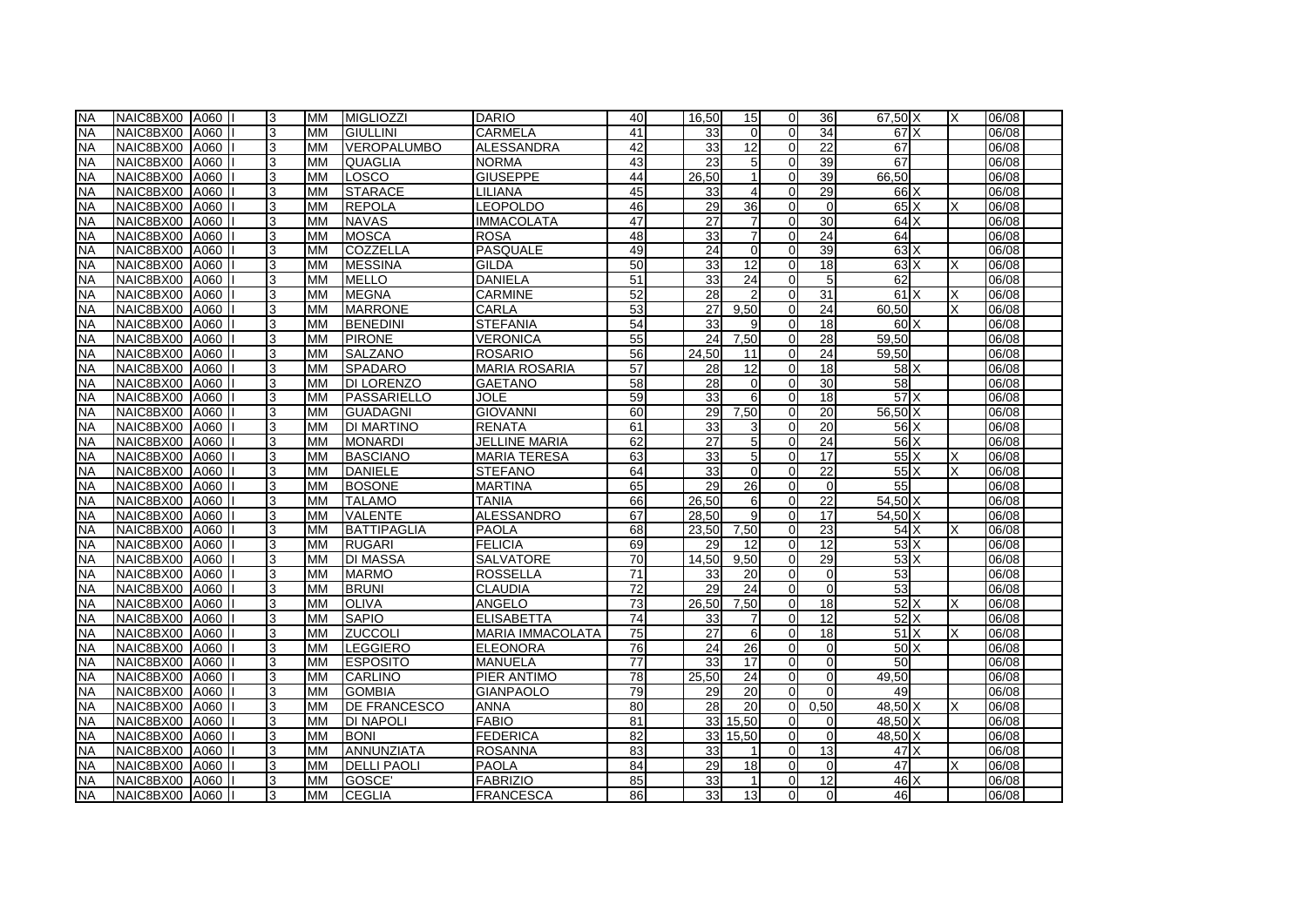| <b>NA</b> | NAIC8BX00 A060 |      | 3 | <b>MM</b> | <b>AUTORINO</b>       | <b>GIANFRANCO</b>    | 87               | 23.50           | $\Omega$        | $\Omega$       | 22              | 45.50 X         | X | 06/08 |
|-----------|----------------|------|---|-----------|-----------------------|----------------------|------------------|-----------------|-----------------|----------------|-----------------|-----------------|---|-------|
| <b>NA</b> | NAIC8BX00 A060 |      | 3 | <b>MM</b> | ICUNSOLO              | <b>ALESSANDRO</b>    | $\overline{88}$  |                 | 33<br>12.50     | $\Omega$       | $\Omega$        | 45.50           |   | 06/08 |
| <b>NA</b> | NAIC8BX00 A060 |      | 3 | <b>MM</b> | <b>MARINO</b>         | <b>DELIA</b>         | 89               | $33$            | 12              | $\Omega$       | $\Omega$        | 45              |   | 06/08 |
| <b>NA</b> | NAIC8BX00 A060 |      | 3 | <b>MM</b> | ALBANESE              | <b>MARIA CHIARA</b>  | 90               | 29              | 8               | $\Omega$       | 6               | 43X             |   | 06/08 |
| <b>NA</b> | NAIC8BX00 A060 |      | 3 | <b>MM</b> | <b>RAIA</b>           | <b>ROBERTA</b>       | 91               | $\overline{25}$ | $\Omega$        | $\overline{0}$ | $\overline{18}$ | 43              |   | 06/08 |
| <b>NA</b> | NAIC8BX00 A060 |      | 3 | <b>MM</b> | <b>SAVARESE</b>       | <b>ILARIA</b>        | 92               | 33              | 9,50            | $\overline{0}$ | 0               | $42,50$ X       |   | 06/08 |
| <b>NA</b> | NAIC8BX00      | A060 | 3 | <b>MM</b> | <b>CAMMAROTA</b>      | <b>VALENTINA</b>     | 93               | 33              | $\overline{3}$  | $\Omega$       | 6               | $42$ X          |   | 06/08 |
| <b>NA</b> | NAIC8BX00 A060 |      | 3 | <b>MM</b> | <b>CASALE</b>         | <b>EMILIA</b>        | 94               | 28              | $\overline{2}$  | $\overline{0}$ | 12              | 42 X            |   | 06/08 |
| <b>NA</b> | NAIC8BX00 A060 |      | 3 | <b>MM</b> | <b>CAPUANO</b>        | <b>CLAUDIA</b>       | 95               | 33              | 9               | $\overline{0}$ | $\overline{0}$  | $42$ $X$        |   | 06/08 |
| <b>NA</b> | NAIC8BX00 A060 |      | 3 | <b>MM</b> | <b>SOMMESE</b>        | <b>GEA</b>           | 96               | 33              | $\overline{9}$  | $\Omega$       | $\Omega$        | 42              |   | 06/08 |
| <b>NA</b> | NAIC8BX00 A060 |      | 3 | <b>MM</b> | <b>VIVONA</b>         | <b>FRANCO</b>        | 97               | 21.50           | 12              | $\Omega$       | 8               | 41.50 X         |   | 06/08 |
| <b>NA</b> | NAIC8BX00 A060 |      | 3 | <b>MM</b> | <b>LEONE</b>          | <b>STEFANO</b>       | 98               | 33              | 8.50            | $\mathbf{0}$   | $\overline{0}$  | 41.50           |   | 06/08 |
| <b>NA</b> | NAIC8BX00 A060 |      | 3 | <b>MM</b> | PARADISO              | LAURA                | 99               | $\overline{27}$ | 14.50           | $\overline{0}$ | $\Omega$        | 41,50           |   | 06/08 |
| <b>NA</b> | NAIC8BX00      | A060 | 3 | <b>MM</b> | ZANFARDINO            | <b>NICOLA</b>        | 100              | 25.50           | 10 <sup>1</sup> | $\Omega$       | 6               | 41,50           |   | 06/08 |
| <b>NA</b> | NAIC8BX00 A060 |      | 3 | <b>MM</b> | MAZZUOCCOLO           | <b>GIOVANNA</b>      | 101              | 26,50           | 2,50            | $\overline{0}$ | 12              | 41X             | X | 06/08 |
| <b>NA</b> | NAIC8BX00 A060 |      | 3 | <b>MM</b> | <b>RICCARDI</b>       | <b>SABATO</b>        | 102              | 23              | $\Omega$        | $\Omega$       | $\overline{18}$ | 41X             |   | 06/08 |
| <b>NA</b> | NAIC8BX00      | A060 | 3 | <b>MM</b> | <b>BARBATI</b>        | <b>ANTONIETTA</b>    | 103              | 33              | 8 <sup>1</sup>  | $\Omega$       | $\Omega$        | 41              |   | 06/08 |
| <b>NA</b> | NAIC8BX00 A060 |      | 3 | <b>MM</b> | <b>SODANO</b>         | SALVATORE            | 104              | 33              | $\overline{2}$  | $\mathbf{0}$   | 6               | 41              |   | 06/08 |
| <b>NA</b> | NAIC8BX00 A060 |      | 3 | <b>MM</b> | <b>ERRICO</b>         | <b>ANNA</b>          | 105              | 27.50           | 13.50           | $\Omega$       | $\Omega$        | 41              |   | 06/08 |
| <b>NA</b> | NAIC8BX00      | A060 | 3 | <b>MM</b> | <b>DE SANTIS</b>      | ROBERTO MARIA        | 106              | 19.50           | 21              | $\Omega$       | $\overline{0}$  | 40.50 X         |   | 06/08 |
| <b>NA</b> | NAIC8BX00      | A060 | 3 | <b>MM</b> | BALZANO               | PATRIZIA             | 107              | 33              | 7,50            | $\Omega$       | $\overline{0}$  | 40.50           |   | 06/08 |
| <b>NA</b> | NAIC8BX00      | A060 | 3 | <b>MM</b> | <b>CIANNELLA</b>      | <b>SIMONA</b>        | 108              | 33              |                 | $\Omega$       | $\Omega$        | 40              |   | 06/08 |
| <b>NA</b> | NAIC8BX00 A060 |      | 3 | <b>MM</b> | <b>BARBATO</b>        | <b>ROBERTA</b>       | 109              | 33              | 6,50            | $\mathbf{0}$   | $\Omega$        | $39,50$ X       |   | 06/08 |
| <b>NA</b> | NAIC8BX00      | A060 | 3 | <b>MM</b> | AVAGLIANO             | <b>VINCENZO</b>      | 110              | 27              | 12.50           | $\Omega$       | $\overline{0}$  | 39.50 X         |   | 06/08 |
| <b>NA</b> | NAIC8BX00      | A060 | 3 | <b>MM</b> | ANGELONE              | <b>ROBERTA</b>       | 111              | 27,50           | 12              | $\mathbf{0}$   | $\Omega$        | 39,50           |   | 06/08 |
| <b>NA</b> | NAIC8BX00 A060 |      | 3 | <b>MM</b> | GUIDA                 | <b>ANIELLO</b>       | 112              | 19              | 8,50            | $\overline{0}$ | 12              | 39,50           |   | 06/08 |
| <b>NA</b> | NAIC8BX00      | A060 | 3 | <b>MM</b> | <b>AIELLO</b>         | <b>GIOVANNI</b>      | 113              | 27              | 6               | $\overline{0}$ | 6               | 39 X            |   | 06/08 |
| <b>NA</b> | NAIC8BX00 A060 |      | 3 | <b>MM</b> | <b>ESPOSITO</b>       | <b>MARIO</b>         | 114              | 33              | $6 \mid$        | $\mathbf{0}$   | $\Omega$        | 39X             |   | 06/08 |
| <b>NA</b> | NAIC8BX00 A060 |      | 3 | <b>MM</b> | <b>BALDINI</b>        | <b>MARIA GRAZIA</b>  | 115              | 33              | $6 \mid$        | $\Omega$       | $\Omega$        | 39X             |   | 06/08 |
| <b>NA</b> | NAIC8BX00 A060 |      | 3 | <b>MM</b> | <b>VERLANTI</b>       | <b>FRANCESCO</b>     | 116              | 21,50           | 6               | $\Omega$       | 11              | $38,50$ X       |   | 06/08 |
| <b>NA</b> | NAIC8BX00      | A060 | 3 | <b>MM</b> | PORZIO                | <b>VALENTINA</b>     | 117              | 33              | 5 <sub>5</sub>  | $\Omega$       | $\overline{0}$  | $38$ $X$        |   | 06/08 |
| <b>NA</b> | NAIC8BX00 A060 |      | 3 | <b>MM</b> | ICOSTA                | <b>SARA</b>          | 118              | 33              | 5 <sub>5</sub>  | $\Omega$       | $\Omega$        | 38              |   | 06/08 |
| <b>NA</b> | NAIC8BX00 A060 |      | 3 | <b>MM</b> | PORRICELLI            | <b>ROSA</b>          | 119              | 33              |                 | $\Omega$       | 4               | $\overline{38}$ |   | 06/08 |
| <b>NA</b> | NAIC8BX00      | A060 | 3 | <b>MM</b> | CACCIAPUOTI           | <b>IOLANDA</b>       | 120              | 22.50           | 3,50            | $\Omega$       | 12              | 38              |   | 06/08 |
| <b>NA</b> | NAIC8BX00      | A060 | 3 | <b>MM</b> | <b>RUSSO</b>          | <b>TIZIANA</b>       | 121              | 33              | 4,50            | $\overline{0}$ | 0               | 37,50           | Χ | 06/08 |
| <b>NA</b> | NAIC8BX00 A060 |      | 3 | <b>MM</b> | <b>FIORILLO</b>       | <b>DIANA</b>         | $\overline{122}$ | 33              | 4.50            | $\overline{0}$ | $\Omega$        | 37,50           |   | 06/08 |
| <b>NA</b> | NAIC8BX00 A060 |      | 3 | <b>MM</b> | <b>TESTA</b>          | <b>ANTONIO</b>       | 123              | 26,50           | $\Omega$        | $\overline{0}$ | 11              | 37,50           |   | 06/08 |
| <b>NA</b> | NAIC8BX00 A060 |      | 3 | <b>MM</b> | <b>DI SEGNI</b>       | <b>MARIA ROSARIA</b> | 124              | 27,50           | 9.50            | $\Omega$       | $\Omega$        | 37X             |   | 06/08 |
| <b>NA</b> | NAIC8BX00      | A060 | 3 | <b>MM</b> | <b>DI MEGLIO</b>      | <b>MELANIA</b>       | 125              | 33              | $\Omega$        | $\Omega$       | 4               | 37X             |   | 06/08 |
| <b>NA</b> | NAIC8BX00 A060 |      | 3 | <b>MM</b> | <b>RUOCCO</b>         | <b>ROSANNA</b>       | 126              | $\overline{29}$ | 8               | $\Omega$       | $\Omega$        | 37X             |   | 06/08 |
| <b>NA</b> | NAIC8BX00      | A060 | 3 | <b>MM</b> | <b>I</b> LUSINI       | <b>SALVATORE</b>     | 127              | 33              |                 | $\Omega$       | $\Omega$        | 37              |   | 06/08 |
| <b>NA</b> | NAIC8BX00      | A060 | 3 | <b>MM</b> | <b>TARTIGRO</b>       | <b>CLAUDIA</b>       | 128              | 33              | 3,50            | $\Omega$       | $\Omega$        | 36,50           |   | 06/08 |
| <b>NA</b> | NAIC8BX00      | A060 | 3 | <b>MM</b> | <b>RELLA RICCARDI</b> | <b>MARIA</b>         | 129              | 33              | 3,50            | $\overline{0}$ | $\overline{0}$  | 36,50           |   | 06/08 |
| <b>NA</b> | NAIC8BX00      | A060 | 3 | <b>MM</b> | <b>GIANGRIECO</b>     | <b>IVANA</b>         | 130              | 24,50           | 12 <sup>1</sup> | $\overline{0}$ | $\Omega$        | 36,50           |   | 06/08 |
| <b>NA</b> | NAIC8BX00      | A060 | 3 | <b>MM</b> | MONSURRO'             | <b>MAURA</b>         | 131              | 24              | $\Omega$        | $\Omega$       | 12              | 36X             |   | 06/08 |
| <b>NA</b> | NAIC8BX00      | A060 | 3 | <b>MM</b> | ROTIROTI              | <b>LUCIA</b>         | 132              | 23              | 13              | $\overline{0}$ | 0               | 36X             |   | 06/08 |
| <b>NA</b> | NAIC8BX00 A060 |      | 3 | <b>MM</b> | <b>VENTIMIGLIA</b>    | <b>SIMONA</b>        | 133              | 33              | 3 <sup>l</sup>  | $\overline{0}$ | $\Omega$        | 36              |   | 06/08 |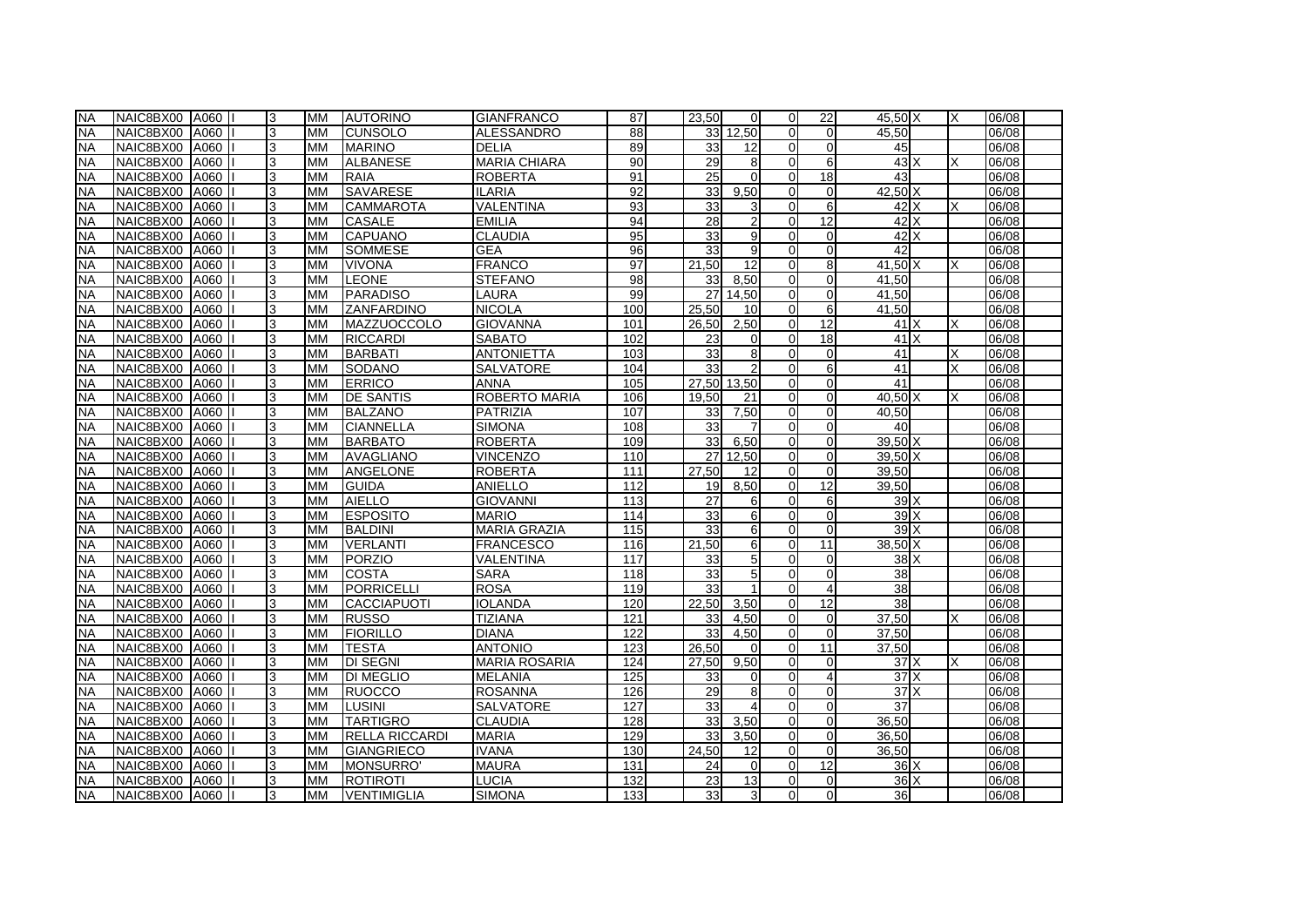| <b>NA</b> | NAIC8BX00 A060 |             | 3 | <b>MM</b> | NUCCIO              | <b>MARIA GIOVANNA</b> | 134              | 20 <sup>1</sup> | 5 <sub>l</sub> | $\Omega$       | 11              | 36                               |   | 06/08 |
|-----------|----------------|-------------|---|-----------|---------------------|-----------------------|------------------|-----------------|----------------|----------------|-----------------|----------------------------------|---|-------|
| <b>NA</b> | NAIC8BX00 A060 |             | 3 | <b>MM</b> | <b>NAPPA</b>        | <b>GIUSTINA</b>       | 135              | 33 <sup>1</sup> | $\overline{3}$ | $\Omega$       | $\overline{0}$  | 36                               |   | 06/08 |
| <b>NA</b> | NAIC8BX00 A060 |             | 3 | <b>MM</b> | litri               | <b>SIMONA</b>         | 136              | 23.50           | 12             | $\Omega$       | $\Omega$        | 35,50                            |   | 06/08 |
| <b>NA</b> | NAIC8BX00 A060 |             | 3 | <b>MM</b> | <b>FRESCA</b>       | PASQUANGELO           | 137              | 24              | 5 <sup>1</sup> | $\Omega$       | 6               | 35X                              |   | 06/08 |
| <b>NA</b> | NAIC8BX00 A060 |             | 3 | <b>MM</b> | <b>OLIVERI</b>      | <b>ALFREDO</b>        | 138              | 28,50           | 2,50           | $\overline{0}$ | 4               | 35X                              |   | 06/08 |
| <b>NA</b> | NAIC8BX00 A060 |             | 3 | <b>MM</b> | CORAGGIO            | <b>VINCENZO</b>       | 139              | 33              | $\overline{2}$ | $\Omega$       | $\Omega$        | 35                               |   | 06/08 |
| <b>NA</b> | NAIC8BX00 A060 |             | 3 | <b>MM</b> | <b>BRANDA</b>       | <b>ANTONELLA</b>      | 140              | 33              | $\overline{2}$ | $\overline{0}$ | $\overline{0}$  | 35                               |   | 06/08 |
| <b>NA</b> | NAIC8BX00 A060 |             | 3 | <b>MM</b> | <b>AGOSTINI</b>     | GAIA                  | 141              | 33              | $\mathcal{P}$  | $\Omega$       | $\Omega$        | 35                               |   | 06/08 |
| <b>NA</b> | NAIC8BX00 A060 |             | 3 | <b>MM</b> | <b>LUPOLI</b>       | <b>ALESSANDRO</b>     | 142              | 28              |                | $\Omega$       | $\overline{0}$  | 35                               |   | 06/08 |
| <b>NA</b> | NAIC8BX00 A060 |             | 3 | <b>MM</b> | <b>DI PAOLA</b>     | VALERIA               | 143              | 29              | 6              | $\Omega$       | $\Omega$        | 35                               |   | 06/08 |
| <b>NA</b> | NAIC8BX00 A060 |             | 3 | <b>MM</b> | AQUINO              | <b>MARCELLO</b>       | 144              | 26,50           | 8.50           | $\Omega$       | $\Omega$        | 35                               |   | 06/08 |
| <b>NA</b> | NAIC8BX00 A060 |             | 3 | <b>MM</b> | <b>DE TOMMASI</b>   | <b>ROBERTO</b>        | 145              | 33              | $\overline{2}$ | $\Omega$       | $\overline{0}$  | 35                               |   | 06/08 |
| <b>NA</b> | NAIC8BX00 A060 |             | 3 | <b>MM</b> | <b>BORRIELLO</b>    | <b>MARCO</b>          | 146              | $\overline{25}$ |                | $\Omega$       | 3               | 35                               |   | 06/08 |
| <b>NA</b> | NAIC8BX00      | A060        | 3 | <b>MM</b> | <b>REGIO</b>        | <b>DEBORA</b>         | 147              | 33              | 1.50           | $\Omega$       | $\Omega$        | 34,50                            |   | 06/08 |
| <b>NA</b> | NAIC8BX00      | A060        | 3 | <b>MM</b> | <b>BUCCIERO</b>     | <b>BIANCA</b>         | 148              | 33              | 1,50           | $\overline{0}$ | 0               | 34,50                            |   | 06/08 |
| <b>NA</b> | NAIC8BX00 A060 |             | 3 | <b>MM</b> | <b>GESUELE</b>      | <b>ANTONIO</b>        | 149              | 33              | 1,50           | $\Omega$       | $\Omega$        | 34,50                            |   | 06/08 |
| <b>NA</b> | NAIC8BX00      | A060        | 3 | <b>MM</b> | <b>ADDABBO</b>      | <b>ESMERALDA</b>      | 150              | 33              |                | $\Omega$       | $\Omega$        | 34X                              |   | 06/08 |
| <b>NA</b> | NAIC8BX00 A060 |             | 3 | <b>MM</b> | <b>DE LORENZO</b>   | <b>ANNALISA</b>       | 151              | 33              |                | $\Omega$       | $\Omega$        | 34X                              |   | 06/08 |
| <b>NA</b> | NAIC8BX00 A060 |             | 3 | <b>MM</b> | <b>SCOGNAMIGLIO</b> | <b>FRANCESCO</b>      | 152              | 27,50           | 6.50           | $\Omega$       | $\Omega$        | 34                               |   | 06/08 |
| <b>NA</b> | NAIC8BX00 A060 |             | 3 | <b>MM</b> | <b>NAPPI</b>        | <b>GIOVANNA</b>       | 153              | 33              |                | $\Omega$       | $\Omega$        | 34                               |   | 06/08 |
| <b>NA</b> | NAIC8BX00 A060 |             | 3 | <b>MM</b> | <b>FINIZIO</b>      | <b>ALESSANDRA</b>     | 154              | 33              | $\mathbf{1}$   | $\Omega$       | $\overline{0}$  | 34                               |   | 06/08 |
| <b>NA</b> | NAIC8BX00 A060 |             | 3 | <b>MM</b> | <b>BARONE</b>       | <b>STELLA</b>         | 155              | 26              | 6              | $\Omega$       | $\overline{2}$  | 34                               |   | 06/08 |
| <b>NA</b> | NAIC8BX00 A060 |             | 3 | <b>MM</b> | <b>RICCIO</b>       | <b>FRANCESCA</b>      | 156              | 33              |                | $\Omega$       | $\overline{0}$  | $\overline{34}$                  |   | 06/08 |
| <b>NA</b> | NAIC8BX00 A060 |             | 3 | <b>MM</b> | <b>VIRDIS</b>       | <b>MARIA CRISTINA</b> | 157              | 33              |                | $\Omega$       | $\overline{0}$  | 34                               |   | 06/08 |
| <b>NA</b> | NAIC8BX00 A060 |             | 3 | <b>MM</b> | <b>CARIELLO</b>     | ALESSANDRO            | 158              | 33              |                | $\Omega$       | $\overline{0}$  | 34                               |   | 06/08 |
| <b>NA</b> | NAIC8BX00 A060 |             | 3 | <b>MM</b> | <b>SCOLAMIERO</b>   | <b>PASQUALE</b>       | 159              | 28              | $6 \mid$       | $\Omega$       | $\Omega$        | 34                               |   | 06/08 |
| <b>NA</b> | NAIC8BX00 A060 |             | 3 | <b>MM</b> | ANNUNZIATA          | ARMANDO               | 160              | 33              | $\mathbf{1}$   | $\overline{0}$ | $\overline{0}$  | 34                               |   | 06/08 |
| <b>NA</b> | NAIC8BX00 A060 |             | 3 | <b>MM</b> | <b>CIANCIULLO</b>   | <b>MARTA</b>          | 161              | 33              | $\mathbf{1}$   | $\Omega$       | $\overline{0}$  | 34                               |   | 06/08 |
| <b>NA</b> | NAIC8BX00 A060 |             | 3 | <b>MM</b> | <b>COVINO</b>       | <b>FRANCESCA</b>      | 162              | 29              | 5 <sup>1</sup> | $\Omega$       | $\Omega$        | 34                               |   | 06/08 |
| <b>NA</b> | NAIC8BX00 A060 |             | 3 | <b>MM</b> | RUSSO               | <b>ROBERTO</b>        | 163              | $\overline{27}$ | 0.50           | $\overline{0}$ | $6 \overline{}$ | $33,50$ X                        | x | 06/08 |
| <b>NA</b> | NAIC8BX00      | A060        | 3 | <b>MM</b> | <b>VALENTINO</b>    | <b>OLIMPIA</b>        | 164              | 25.50           | $\mathsf{B}$   | $\Omega$       | $\overline{0}$  | $33.50\text{ X}$                 |   | 06/08 |
| <b>NA</b> | NAIC8BX00      | <b>A060</b> | 3 | <b>MM</b> | <b>GUASTAFIERRO</b> | SALVATORE             | 165              | 29              | 4.50           | $\Omega$       | $\Omega$        | 33,50 X                          |   | 06/08 |
| <b>NA</b> | NAIC8BX00 A060 |             | 3 | <b>MM</b> | SCANNAPIECO         | <b>CARMELA</b>        | 166              | 33 <sup>1</sup> | 0.50           | $\Omega$       | $\Omega$        | $33,50$ X                        |   | 06/08 |
| <b>NA</b> | NAIC8BX00      | A060        | 3 | <b>MM</b> | FORMISANO           | <b>DANIELA</b>        | 167              | 27              | 6,50           | $\overline{0}$ | $\Omega$        | 33,50 X                          |   | 06/08 |
| <b>NA</b> | NAIC8BX00 A060 |             | 3 | <b>MM</b> | <b>TAVORMINA</b>    | <b>MARINA</b>         | 168              | 33              | 0.50           | $\overline{0}$ | 0               | 33,50                            |   | 06/08 |
| <b>NA</b> | NAIC8BX00 A060 |             | 3 | <b>MM</b> | AIELLO TALAMANCA    | <b>ANNARITA</b>       | 169              | 25,50           | $\overline{4}$ | $\overline{0}$ | 4               | 33,50                            |   | 06/08 |
| <b>NA</b> | NAIC8BX00 A060 |             | 3 | <b>MM</b> | NARDONE             | <b>RAFFAELA</b>       | 170              | 28              | 3,50           | $\mathbf{0}$   | 2               | 33,50                            |   | 06/08 |
| <b>NA</b> | NAIC8BX00 A060 |             | 3 | <b>MM</b> | PULCRANO            | ANNALISA              | 171              | 26              | $\overline{7}$ | $\Omega$       | $\Omega$        | $33\text{K}$                     |   | 06/08 |
| <b>NA</b> | NAIC8BX00 A060 |             | 3 | <b>MM</b> | <b>NUZZO</b>        | <b>ELISA</b>          | 172              | 33              | $\Omega$       | $\Omega$       | $\Omega$        | 33X                              |   | 06/08 |
| <b>NA</b> | NAIC8BX00 A060 |             | 3 | <b>MM</b> | <b>GEIROLA</b>      | <b>PAOLA</b>          | $\overline{173}$ | 33              | $\Omega$       | $\Omega$       | $\Omega$        | 33X                              |   | 06/08 |
| <b>NA</b> | NAIC8BX00 A060 |             | 3 | <b>MM</b> | <b>RUSCIANO</b>     | <b>TINA</b>           | 174              | 33              | $\Omega$       | $\Omega$       | $\Omega$        | $33\overline{\phantom{a}}\times$ |   | 06/08 |
| <b>NA</b> | NAIC8BX00 A060 |             | 3 | <b>MM</b> | <b>GRUMETTO</b>     | <b>GIOVANNI</b>       | 175              | 27,50           | 5.50           | $\Omega$       | $\Omega$        | 33X                              |   | 06/08 |
| <b>NA</b> | NAIC8BX00 A060 |             | 3 | <b>MM</b> | <b>CENTANNI</b>     | <b>ROSA</b>           | 176              | 33              | $\Omega$       | $\Omega$       | $\Omega$        | 33X                              |   | 06/08 |
| <b>NA</b> | NAIC8BX00 A060 |             | 3 | <b>MM</b> | <b>TUCCILLO</b>     | PAOLA ANTIMINA        | 177              | 33              | $\Omega$       | $\overline{0}$ | $\overline{0}$  | 33X                              |   | 06/08 |
| <b>NA</b> | NAIC8BX00 A060 |             | 3 | <b>MM</b> | <b>ESPOSITO</b>     | <b>CATERINA</b>       | 178              | 33              | $\Omega$       | $\Omega$       | $\Omega$        | 33                               |   | 06/08 |
| <b>NA</b> | NAIC8BX00 A060 |             | 3 | <b>MM</b> | <b>ICOZZOLINO</b>   | <b>MARTINA</b>        | 179              | 33              | $\Omega$       | $\overline{0}$ | $\Omega$        | 33                               |   | 06/08 |
| <b>NA</b> | NAIC8BX00 A060 |             | 3 | <b>MM</b> | <b>CICCARELLI</b>   | <b>AMELIA CHIARA</b>  | 180              | 33 <sub>l</sub> | $\overline{0}$ | 0I             | $\overline{0}$  | 33                               |   | 06/08 |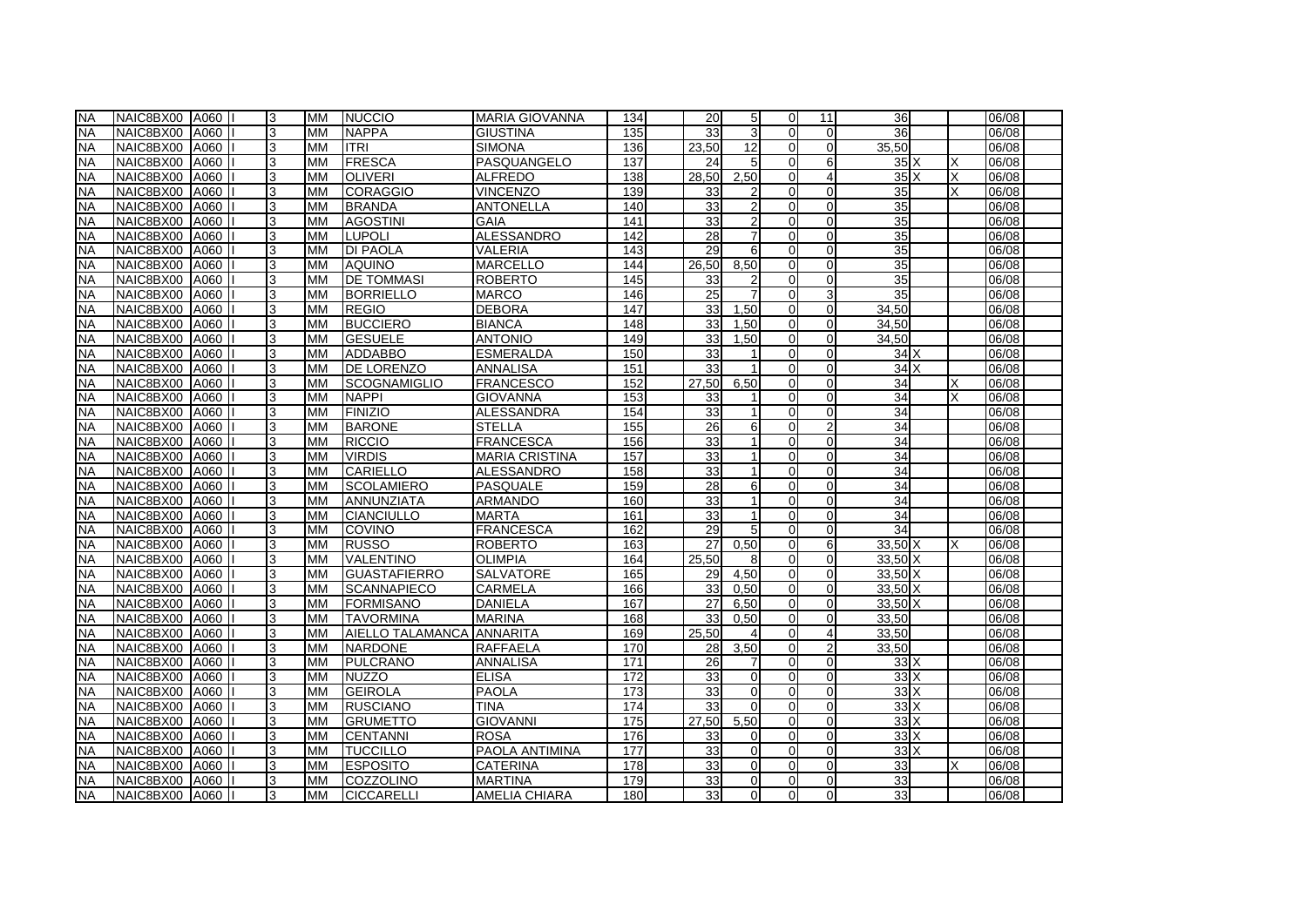| <b>NA</b> | NAIC8BX00 A060 |             | 3 | <b>MM</b> | <b>ITERRACCIANO</b> | <b>MARIANGELA</b>   | 181              | 33              | $\Omega$       | $\Omega$       | $\Omega$       | 33               | 06/08 |
|-----------|----------------|-------------|---|-----------|---------------------|---------------------|------------------|-----------------|----------------|----------------|----------------|------------------|-------|
| <b>NA</b> | NAIC8BX00 A060 |             | 3 | <b>MM</b> | LAVIOLA             | <b>FRANCESCA</b>    | 182              | 33              | $\Omega$       | $\Omega$       | $\overline{0}$ | $\overline{33}$  | 06/08 |
| <b>NA</b> | NAIC8BX00 A060 |             | 3 | <b>MM</b> | <b>DE ROGATIS</b>   | <b>SARA</b>         | 183              | 33              | $\Omega$       | $\Omega$       | $\Omega$       | 33               | 06/08 |
| <b>NA</b> | NAIC8BX00 A060 |             | 3 | <b>MM</b> | <b>PIROZZI</b>      | <b>CARLA</b>        | 184              | 33              | $\Omega$       | $\Omega$       | $\Omega$       | 33               | 06/08 |
| <b>NA</b> | NAIC8BX00 A060 |             | 3 | <b>MM</b> | <b>COPPOLA</b>      | <b>EDUARDO</b>      | 185              | 33              | $\Omega$       | $\mathbf{0}$   | $\overline{0}$ | 33               | 06/08 |
| <b>NA</b> | NAIC8BX00 A060 |             | 3 | <b>MM</b> | <b>SOLLI</b>        | <b>VINCENZA</b>     | 186              | 33              | $\Omega$       | $\Omega$       | $\Omega$       | 33               | 06/08 |
| NA        | NAIC8BX00 A060 |             | 3 | <b>MM</b> | <b>SOMMELLA</b>     | <b>GIOVANNI</b>     | 187              | 33              | $\Omega$       | $\overline{0}$ | $\overline{0}$ | 33               | 06/08 |
| <b>NA</b> | NAIC8BX00 A060 |             | 3 | <b>MM</b> | <b>VITO</b>         | <b>GABRIELLA</b>    | 188              | 33              | $\Omega$       | $\Omega$       | $\Omega$       | 33               | 06/08 |
| <b>NA</b> | NAIC8BX00 A060 |             | 3 | <b>MM</b> | <b>ELEFANTE</b>     | <b>GIUSEPPINA</b>   | 189              | 33              | $\Omega$       | $\Omega$       | $\Omega$       | 33               | 06/08 |
| <b>NA</b> | NAIC8BX00 A060 |             | 3 | <b>MM</b> | <b>BOCCARDI</b>     | <b>EMANUELE</b>     | 190              | 33              | $\Omega$       | $\Omega$       | $\Omega$       | 33               | 06/08 |
| <b>NA</b> | NAIC8BX00 A060 |             | 3 | <b>MM</b> | <b>BOCCIA</b>       | <b>GRAZIA</b>       | 191              | 33              | $\Omega$       | $\Omega$       | $\overline{0}$ | 33               | 06/08 |
| <b>NA</b> | NAIC8BX00 A060 |             | 3 | <b>MM</b> | VOZZA               | <b>DAVIDE</b>       | 192              | 33              | $\Omega$       | $\overline{O}$ | $\Omega$       | 33               | 06/08 |
| <b>NA</b> | NAIC8BX00 A060 |             | 3 | <b>MM</b> | CAIAZZO             | <b>FEDERICA</b>     | 193              | 33              | $\Omega$       | $\overline{0}$ | $\overline{0}$ | 33               | 06/08 |
| <b>NA</b> | NAIC8BX00      | A060        | 3 | <b>MM</b> | FERRARA             | VELIA               | 194              | 33              | $\Omega$       | $\Omega$       | $\Omega$       | 33               | 06/08 |
| <b>NA</b> | NAIC8BX00 A060 |             | 3 | <b>MM</b> | <b>D'ALESSIO</b>    | <b>ADRIANA</b>      | 195              | 33              | $\overline{0}$ | $\mathbf{0}$   | $\overline{0}$ | 33               | 06/08 |
| <b>NA</b> | NAIC8BX00 A060 |             | 3 | <b>MM</b> | <b>ISAVINO</b>      | <b>GLORIA</b>       | 196              | 33              | $\Omega$       | $\Omega$       | $\Omega$       | $\overline{33}$  | 06/08 |
| <b>NA</b> | NAIC8BX00 A060 |             | 3 | <b>MM</b> | <b>I</b> CONSOLINO  | <b>SILVIA</b>       | 197              | 33              | $\Omega$       | $\Omega$       | $\Omega$       | 33               | 06/08 |
| <b>NA</b> | NAIC8BX00 A060 |             | 3 | <b>MM</b> | DARAIO              | <b>LUISA</b>        | 198              | 33              | $\Omega$       | $\Omega$       | $\overline{0}$ | 33               | 06/08 |
| <b>NA</b> | NAIC8BX00 A060 |             | 3 | <b>MM</b> | <b>ROMANO</b>       | <b>TERESA MARIA</b> | 199              | 33              | $\Omega$       | $\overline{0}$ | $\Omega$       | 33               | 06/08 |
| <b>NA</b> | NAIC8BX00      | <b>A060</b> | 3 | <b>MM</b> | <b>MUSCIACCO</b>    | <b>GIULIA</b>       | 200              | 33              | $\Omega$       | $\Omega$       | $\overline{0}$ | 33               | 06/08 |
| <b>NA</b> | NAIC8BX00 A060 |             | 3 | <b>MM</b> | <b>ERCOLE</b>       | <b>ILARIA</b>       | 201              | 33              | $\Omega$       | $\Omega$       | $\overline{0}$ | 33               | 06/08 |
| <b>NA</b> | NAIC8BX00 A060 |             | 3 | <b>MM</b> | <b>DE SIMONE</b>    | <b>STEFANIA</b>     | 202              | 33              | $\Omega$       | $\overline{0}$ | $\Omega$       | 33               | 06/08 |
| <b>NA</b> | NAIC8BX00 A060 |             | 3 | <b>MM</b> | <b>ESPOSITO</b>     | <b>ILARIA</b>       | 203              | 33              | $\Omega$       | $\Omega$       | $\Omega$       | 33               | 06/08 |
| <b>NA</b> | NAIC8BX00 A060 |             | 3 | <b>MM</b> | <b>GIORDANO</b>     | <b>FABIO</b>        | 204              | 29              |                | $\Omega$       | $\Omega$       | 33               | 06/08 |
| <b>NA</b> | NAIC8BX00 A060 |             | 3 | <b>MM</b> | <b>GIUDICI</b>      | <b>VIRGINIA</b>     | 205              | 33              | $\Omega$       | $\Omega$       | $\overline{0}$ | 33               | 06/08 |
| <b>NA</b> | NAIC8BX00 A060 |             | 3 | <b>MM</b> | <b>MATTERA</b>      | <b>GIANLUCA</b>     | 206              | 33              | $\Omega$       | $\Omega$       | $\overline{0}$ | 33               | 06/08 |
| <b>NA</b> | NAIC8BX00 A060 |             | 3 | <b>MM</b> | <b>CAIANIELLO</b>   | <b>GIOVANNI</b>     | 207              | 33              | $\Omega$       | $\Omega$       | $\overline{0}$ | 33               | 06/08 |
| <b>NA</b> | NAIC8BX00 A060 |             | 3 | <b>MM</b> | <b>ICAROTENUTO</b>  | <b>NADIA</b>        | 208              | 33              | $\Omega$       | $\Omega$       | $\overline{0}$ | 33               | 06/08 |
| <b>NA</b> | NAIC8BX00 A060 |             | 3 | <b>MM</b> | <b>BRUCOLI</b>      | <b>VINCENZO</b>     | 209              | 33              | $\overline{0}$ | οI             | 0              | 33               | 06/08 |
| <b>NA</b> | NAIC8BX00 A060 |             | 3 | <b>MM</b> | <b>GARBIN</b>       | <b>ROBERTA</b>      | 210              | 33              | $\Omega$       | $\mathbf{0}$   | $\overline{0}$ | 33               | 06/08 |
| <b>NA</b> | NAIC8BX00      | A060        | 3 | <b>MM</b> | <b>BASILE</b>       | <b>FIORDALISO</b>   | 211              | 33              | $\Omega$       | $\Omega$       | $\Omega$       | 33               | 06/08 |
| <b>NA</b> | NAIC8BX00 A060 |             | 3 | MM        | <b>CIRANNA</b>      | <b>MARIA LUISA</b>  | 212              | 33 <sup>1</sup> | $\Omega$       | $\Omega$       | $\Omega$       | 33               | 06/08 |
| <b>NA</b> | NAIC8BX00 A060 |             | 3 | <b>MM</b> | <b>SENA</b>         | <b>CONSIGLIA</b>    | $\overline{213}$ | 33              | $\Omega$       | $\Omega$       | $\overline{0}$ | $\overline{33}$  | 06/08 |
| <b>NA</b> | NAIC8BX00 A060 |             | 3 | <b>MM</b> | <b>DE MARI</b>      | <b>IOLANDA</b>      | 214              | 33              | $\Omega$       | $\Omega$       | $\overline{0}$ | 33               | 06/08 |
| <b>NA</b> | NAIC8BX00 A060 |             | 3 | <b>MM</b> | LETA                | <b>SARA</b>         | 215              | 28.50           |                | $\Omega$       | $\Omega$       | $32.50\text{ X}$ | 06/08 |
| <b>NA</b> | NAIC8BX00 A060 |             | 3 | <b>MM</b> | <b>POLLASTRO</b>    | <b>GEMMA</b>        | $\overline{216}$ | 29              | 3.50           | $\overline{0}$ | $\Omega$       | 32.50            | 06/08 |
| <b>NA</b> | NAIC8BX00 A060 |             | 3 | <b>MM</b> | LEONETTI            | <b>STEFANO</b>      | 217              | 27,50           | 5              | $\mathbf{0}$   | $\Omega$       | 32,50            | 06/08 |
| <b>NA</b> | NAIC8BX00 A060 |             | 3 | <b>MM</b> | PORZIO              | <b>MARIANO</b>      | 218              | 25              | 7,50           | $\Omega$       | $\Omega$       | 32,50            | 06/08 |
| <b>NA</b> | NAIC8BX00 A060 |             | 3 | <b>MM</b> | CACCIAPUOTI         | <b>CLAUDIA</b>      | 219              | 29              | 3              | $\mathbf{0}$   | 0              | 32 X             | 06/08 |
| <b>NA</b> | NAIC8BX00 A060 |             | 3 | <b>MM</b> | <b>OLIVIERO</b>     | <b>MARICA</b>       | 220              | 29              | $\overline{3}$ | $\Omega$       | $\Omega$       | 32X              | 06/08 |
| <b>NA</b> | NAIC8BX00 A060 |             | 3 | <b>MM</b> | LANGELLOTTI         | <b>NADIA</b>        | 221              | 29              | $\overline{3}$ | $\Omega$       | $\overline{0}$ | 32               | 06/08 |
| <b>NA</b> | NAIC8BX00      | A060        | 3 | <b>MM</b> | AMICARELLI          | <b>CLAUDIA</b>      | 222              | 23              | $\overline{9}$ | $\Omega$       | $\Omega$       | 32               | 06/08 |
| <b>NA</b> | NAIC8BX00 A060 |             | 3 | <b>MM</b> | PENNACCHIO          | <b>ANDREA</b>       | 223              | 29              | $\overline{3}$ | $\Omega$       | $\overline{0}$ | 32               | 06/08 |
| <b>NA</b> | NAIC8BX00      | A060        | 3 | <b>MM</b> | <b>MELE</b>         | <b>ANTONIA</b>      | 224              | 27              | 4,50           | $\mathbf{0}$   | $\Omega$       | 31,50            | 06/08 |
| <b>NA</b> | NAIC8BX00      | A060        | 3 | <b>MM</b> | <b>IZZO</b>         | <b>MATTEO</b>       | 225              | 25,50           | 6              | $\Omega$       | $\Omega$       | 31,50            | 06/08 |
| <b>NA</b> | NAIC8BX00 A060 |             | 3 | <b>MM</b> | <b>CIMMINO</b>      | <b>FRANCESCO</b>    | 226              | 28              | $\overline{3}$ | 0I             | $\Omega$       | 31X              | 06/08 |
| <b>NA</b> | NAIC8BX00 A060 |             | 3 | <b>MM</b> | <b>D'ELIA</b>       | <b>EMANUELE</b>     | 227              | 19              | $6 \mid$       | $\Omega$       | $6 \mid$       | 31               | 06/08 |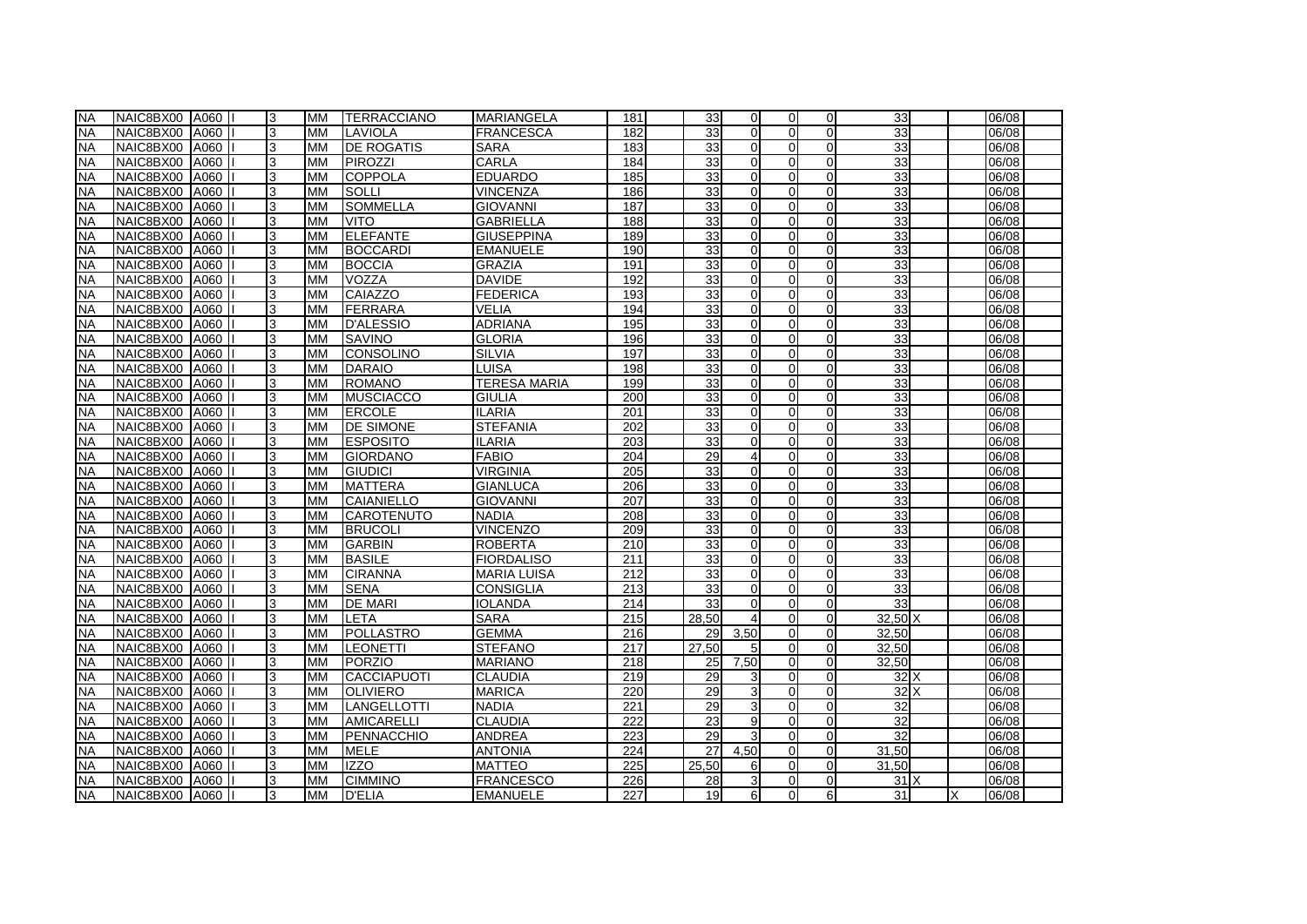| <b>NA</b> | NAIC8BX00 A060 |      | 3 | <b>MM</b> | <b>SERAFINO</b>        | <b>MARIAGRAZIA</b>      | 228 | 27    | $\overline{4}$ | $\Omega$       | $\Omega$       | 31              |   | 06/08 |
|-----------|----------------|------|---|-----------|------------------------|-------------------------|-----|-------|----------------|----------------|----------------|-----------------|---|-------|
| <b>NA</b> | NAIC8BX00 A060 |      | 3 | <b>MM</b> | <b>IMANNA</b>          | <b>GIANLUCA</b>         | 229 | 28    | $\mathbf{3}$   | $\Omega$       | $\overline{0}$ | $\overline{31}$ |   | 06/08 |
| <b>NA</b> | NAIC8BX00      | A060 | 3 | <b>MM</b> | <b>TESSITORE</b>       | <b>RAFFAELE</b>         | 230 | 26.50 | 4.50           | $\Omega$       | $\Omega$       | 31              |   | 06/08 |
| <b>NA</b> | NAIC8BX00 A060 |      | 3 | <b>MM</b> | <b>CAMPANILE</b>       | CARLO                   | 231 | 26.50 | 4.50           | $\Omega$       | $\Omega$       | 31              |   | 06/08 |
| <b>NA</b> | NAIC8BX00 A060 |      | 3 | <b>MM</b> | <b>CALVANESE</b>       | LUIGIA                  | 232 | 28,50 | 2,50           | $\mathbf{0}$   | $\Omega$       | 31              |   | 06/08 |
| <b>NA</b> | NAIC8BX00 A060 |      | 3 | <b>MM</b> | <b>ESPOSITO</b>        | <b>STEFANO</b>          | 233 | 26    | 5              | $\Omega$       | $\Omega$       | $\overline{31}$ |   | 06/08 |
| NA        | NAIC8BX00 A060 |      | 3 | <b>MM</b> | CARRINO                | <b>NICOLA</b>           | 234 | 29    | 1,50           | $\mathbf{0}$   | $\Omega$       | 30.50 X         | Χ | 06/08 |
| <b>NA</b> | NAIC8BX00 A060 |      | 3 | <b>MM</b> | <b>FERRAIUOLO</b>      | <b>MARIKA</b>           | 235 | 25.50 | $5 \mid$       | $\Omega$       | $\Omega$       | 30,50           |   | 06/08 |
| <b>NA</b> | NAIC8BX00      | A060 | 3 | <b>MM</b> | FERRARA                | PIERA                   | 236 | 27.50 | $\overline{3}$ | $\Omega$       | $\Omega$       | 30.50           |   | 06/08 |
| <b>NA</b> | NAIC8BX00 A060 |      | 3 | <b>MM</b> | <b>AURICCHIO</b>       | <b>CRISTIAN ANTONIO</b> | 237 | 26,50 | $\overline{4}$ | $\Omega$       | $\Omega$       | 30.50           |   | 06/08 |
| <b>NA</b> | NAIC8BX00 A060 |      | 3 | <b>MM</b> | <b>SIGNORI</b>         | <b>CLAUDIA</b>          | 238 | 29    |                | $\Omega$       | $\Omega$       | 30X             |   | 06/08 |
| <b>NA</b> | NAIC8BX00 A060 |      | 3 | <b>MM</b> | <b>ASTA</b>            | <b>FIORENZA</b>         | 239 | 26,50 | 3,50           | $\overline{O}$ | $\Omega$       | 30X             |   | 06/08 |
| <b>NA</b> | NAIC8BX00 A060 |      | 3 | <b>MM</b> | <b>PETROSINO</b>       | <b>CONCETTA</b>         | 240 | 29    |                | $\mathbf{0}$   | $\Omega$       | 30              |   | 06/08 |
| <b>NA</b> | NAIC8BX00      | A060 | 3 | <b>MM</b> | <b>DELLI COLLI</b>     | <b>ILARIA</b>           | 241 | 27    | $\overline{3}$ | $\Omega$       | $\Omega$       | 30              |   | 06/08 |
| <b>NA</b> | NAIC8BX00 A060 |      | 3 | <b>MM</b> | PICARDI                | <b>GIULIANA</b>         | 242 | 25    | 5 <sub>l</sub> | $\overline{0}$ | 0              | 30              |   | 06/08 |
| <b>NA</b> | NAIC8BX00 A060 |      | 3 | <b>MM</b> | <b>PUCA</b>            | <b>ANNA</b>             | 243 | 24    | 6              | $\Omega$       | $\Omega$       | 30              |   | 06/08 |
| <b>NA</b> | NAIC8BX00 A060 |      | 3 | <b>MM</b> | <b>ESPOSITO</b>        | <b>ROSARIA</b>          | 244 | 28.50 |                | $\Omega$       | $\overline{0}$ | 29.50 X         |   | 06/08 |
| <b>NA</b> | NAIC8BX00 A060 |      | 3 | <b>MM</b> | <b>IACOMINO</b>        | <b>ILARIA</b>           | 245 | 27.50 |                | $\Omega$       | $\Omega$       | 29.50 X         |   | 06/08 |
| <b>NA</b> | NAIC8BX00 A060 |      | 3 | <b>MM</b> | <b>MONTESARCHIO</b>    | LORELLA                 | 246 | 25    | 4.50           | $\overline{0}$ | $\Omega$       | 29.50           |   | 06/08 |
| <b>NA</b> | NAIC8BX00      | A060 | 3 | <b>MM</b> | <b>PANE</b>            | <b>IMMA</b>             | 247 | 29    | 0.50           | $\Omega$       | $\Omega$       | 29,50           |   | 06/08 |
| <b>NA</b> | NAIC8BX00      | A060 | 3 | <b>MM</b> | RIANNA                 | <b>FELICITA</b>         | 248 | 28    | $\mathbf{1}$   | ΩI             | $\Omega$       | $29$ $X$        |   | 06/08 |
| <b>NA</b> | NAIC8BX00 A060 |      | 3 | <b>MM</b> | <b>IADEROSA</b>        | <b>ROSINA</b>           | 249 | 29    | $\Omega$       | $\overline{0}$ | $\Omega$       | 29              |   | 06/08 |
| <b>NA</b> | NAIC8BX00 A060 |      | 3 | <b>MM</b> | <b>SEVERINO</b>        | ANGELA DIONISIA         | 250 | 29    | $\Omega$       | $\Omega$       | $\Omega$       | 29              |   | 06/08 |
| <b>NA</b> | NAIC8BX00 A060 |      | 3 | <b>MM</b> | <b>RUBINO DE RITIS</b> | <b>GIULIA</b>           | 251 | 29    | $\Omega$       | $\Omega$       | $\Omega$       | 29              |   | 06/08 |
| <b>NA</b> | NAIC8BX00      | A060 | 3 | <b>MM</b> | BALDASSARRI            | <b>ROBERTA</b>          | 252 | 29    | $\Omega$       | $\Omega$       | $\Omega$       | 29              |   | 06/08 |
| <b>NA</b> | NAIC8BX00      | A060 | 3 | <b>MM</b> | <b>GALLO</b>           | <b>MARIA</b>            | 253 | 29    | $\Omega$       | $\Omega$       | $\overline{0}$ | 29              |   | 06/08 |
| <b>NA</b> | NAIC8BX00 A060 |      | 3 | <b>MM</b> | <b>AUFIERO</b>         | <b>FLAVIA</b>           | 254 | 29    | $\Omega$       | $\Omega$       | $\overline{0}$ | 29              |   | 06/08 |
| <b>NA</b> | NAIC8BX00 A060 |      | 3 | <b>MM</b> | <b>AFFINITO</b>        | <b>ANNA</b>             | 255 | 29    | $\Omega$       | $\Omega$       | $\overline{0}$ | 29              |   | 06/08 |
| <b>NA</b> | NAIC8BX00 A060 |      | 3 | <b>MM</b> | <b>AMITRANO</b>        | CARLO                   | 256 | 29    | $\Omega$       | $\overline{O}$ | 0              | 29              |   | 06/08 |
| <b>NA</b> | NAIC8BX00 A060 |      | 3 | <b>MM</b> | <b>DE MARTINO</b>      | <b>PAOLO</b>            | 257 | 29    | $\Omega$       | $\mathbf{0}$   | $\Omega$       | 29              |   | 06/08 |
| <b>NA</b> | NAIC8BX00      | A060 | 3 | <b>MM</b> | <b>MAURO</b>           | <b>ARMANDO</b>          | 258 | 29    | $\Omega$       | $\Omega$       | $\Omega$       | 29              |   | 06/08 |
| <b>NA</b> | NAIC8BX00 A060 |      | 3 | MM        | <b>I</b> IACOVIELLO    | <b>GRAZIA</b>           | 259 | 29    | $\Omega$       | $\Omega$       | $\Omega$       | 29              |   | 06/08 |
| <b>NA</b> | NAIC8BX00 A060 |      | 3 | <b>MM</b> | <b>ARENA</b>           | <b>OMBRETTA</b>         | 260 | 29    | $\Omega$       | $\Omega$       | $\overline{0}$ | 29              |   | 06/08 |
| <b>NA</b> | NAIC8BX00      | A060 | 3 | <b>MM</b> | <b>RUSSO</b>           | <b>FRANCESCO</b>        | 261 | 27,50 | .50            | $\Omega$       | $\overline{0}$ | 29              |   | 06/08 |
| <b>NA</b> | NAIC8BX00 A060 |      | 3 | <b>MM</b> | <b>SCALA</b>           | ANGELA                  | 262 | 29    | $\Omega$       | $\Omega$       | $\overline{0}$ | 29              |   | 06/08 |
| <b>NA</b> | NAIC8BX00 A060 |      | 3 | <b>MM</b> | <b>LEONE</b>           | <b>CHIARA</b>           | 263 | 28.50 | $\Omega$       | $\overline{0}$ | $\Omega$       | 28.50           |   | 06/08 |
| <b>NA</b> | NAIC8BX00 A060 |      | 3 | <b>MM</b> | <b>RUSSO</b>           | <b>CESARE</b>           | 264 | 28,50 | $\Omega$       | $\overline{0}$ | 0              | 28,50           |   | 06/08 |
| <b>NA</b> | NAIC8BX00 A060 |      | 3 | <b>MM</b> | ACQUAVIVA              | <b>SABRINA</b>          | 265 | 28,50 | $\Omega$       | $\Omega$       | $\Omega$       | 28,50           |   | 06/08 |
| <b>NA</b> | NAIC8BX00 A060 |      | 3 | <b>MM</b> | VENEZIA                | <b>ALESSANDRA</b>       | 266 | 27    | 1,50           | $\mathbf{0}$   | $\Omega$       | 28,50           |   | 06/08 |
| <b>NA</b> | NAIC8BX00 A060 |      | 3 | <b>MM</b> | <b>RUSCIANO</b>        | <b>RAFFAELE</b>         | 267 | 27    |                | $\Omega$       | $\Omega$       | 28X             |   | 06/08 |
| <b>NA</b> | NAIC8BX00 A060 |      | 3 | <b>MM</b> | <b>PALAMARA</b>        | <b>DOMENICO</b>         | 268 | 28    | $\Omega$       | $\Omega$       | $\overline{0}$ | 28X             |   | 06/08 |
| <b>NA</b> | NAIC8BX00      | A060 | 3 | <b>MM</b> | <b>DE FALCO</b>        | <b>MASSIMO</b>          | 269 | 28    | $\Omega$       | $\Omega$       | $\Omega$       | $28$ $X$        |   | 06/08 |
| <b>NA</b> | NAIC8BX00      | A060 | 3 | <b>MM</b> | <b>DI SARNO</b>        | <b>DOMENICO</b>         | 270 | 28    | $\Omega$       | $\Omega$       | $\overline{0}$ | 28X             |   | 06/08 |
| <b>NA</b> | NAIC8BX00      | A060 | 3 | <b>MM</b> | <b>CAVALLARO</b>       | <b>SEVERINO</b>         | 271 | 28    | $\Omega$       | $\Omega$       | $\Omega$       | 28X             |   | 06/08 |
| <b>NA</b> | NAIC8BX00      | A060 | 3 | <b>MM</b> | PAGANO                 | <b>ANTONIO</b>          | 272 | 28    | $\Omega$       | $\Omega$       | $\Omega$       | $28$ $X$        |   | 06/08 |
| <b>NA</b> | NAIC8BX00 A060 |      | 3 | <b>MM</b> | <b>SCAGLIONE</b>       | <b>ANTONELLA</b>        | 273 | 27    |                | $\overline{0}$ | $\Omega$       | 28X             |   | 06/08 |
| <b>NA</b> | NAIC8BX00 A060 |      | 3 | <b>MM</b> | <b>ICARRATU'</b>       | <b>EMANUELA</b>         | 274 | 27    |                | $\Omega$       | $\Omega$       | 28              | х | 06/08 |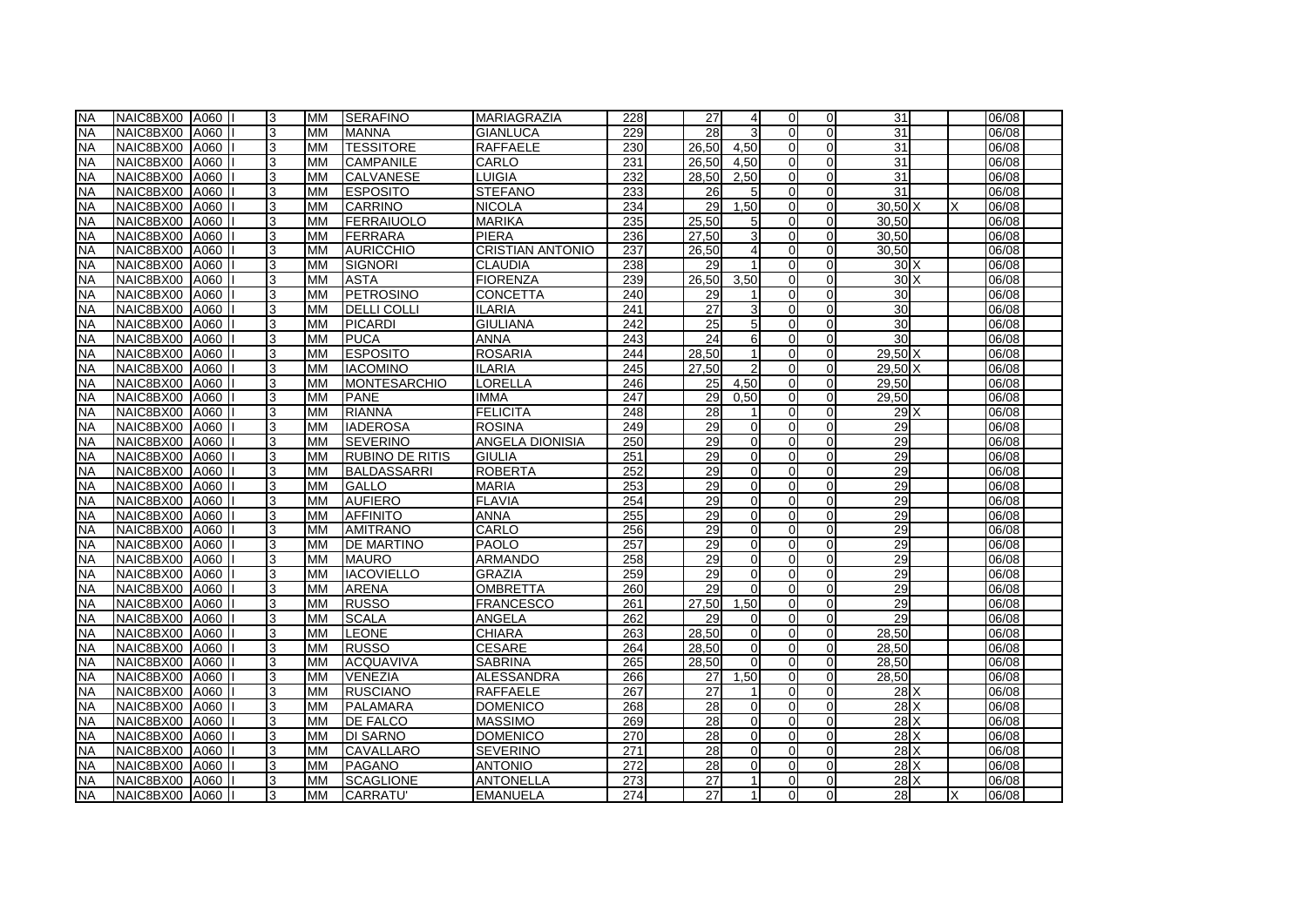| <b>NA</b> | NAIC8BX00 A060 |      | 3 | <b>MM</b> | <b>CERINO</b>     | <b>SATURNINO</b>         | 275              | 28              | $\Omega$       | $\Omega$       | $\Omega$       | 28              | 06/08 |
|-----------|----------------|------|---|-----------|-------------------|--------------------------|------------------|-----------------|----------------|----------------|----------------|-----------------|-------|
| <b>NA</b> | NAIC8BX00 A060 |      | 3 | <b>MM</b> | <b>DIANA</b>      | <b>ALESSANDRO</b>        | 276              | $\overline{28}$ | $\Omega$       | $\Omega$       | $\overline{0}$ | 28              | 06/08 |
| <b>NA</b> | NAIC8BX00      | A060 | 3 | <b>MM</b> | <b>D'AMBROSIO</b> | <b>DANIELE</b>           | 277              | 27              |                | $\Omega$       | $\Omega$       | 28              | 06/08 |
| <b>NA</b> | NAIC8BX00      | A060 | 3 | <b>MM</b> | <b>I</b> IASEVOLI | <b>ROBERTA</b>           | 278              | 28              | $\Omega$       | $\Omega$       | $\overline{0}$ | 28              | 06/08 |
| <b>NA</b> | NAIC8BX00      | A060 | 3 | <b>MM</b> | <b>IMELONE</b>    | <b>ROSSELLA</b>          | 279              | 28              | $\Omega$       | $\overline{0}$ | $\overline{0}$ | 28              | 06/08 |
| <b>NA</b> | NAIC8BX00 A060 |      | 3 | <b>MM</b> | PASSARO           | <b>EUGENIA</b>           | 280              | 26,50           | 1,50           | $\Omega$       | $\Omega$       | 28              | 06/08 |
| NA        | NAIC8BX00      | A060 | 3 | <b>MM</b> | PACIELLO          | <b>FRANCESCA</b>         | 281              | 26,50           | 1,50           | $\overline{0}$ | $\overline{0}$ | 28              | 06/08 |
| <b>NA</b> | NAIC8BX00      | A060 | 3 | <b>MM</b> | <b>SPINELLI</b>   | <b>GIOVANNA</b>          | 282              | 28              | $\Omega$       | $\Omega$       | $\Omega$       | 28              | 06/08 |
| <b>NA</b> | NAIC8BX00      | A060 | 3 | <b>MM</b> | ANDREOLI          | <b>MASSIMILIANO</b>      | 283              | $\overline{28}$ | $\Omega$       | $\Omega$       | $\Omega$       | 28              | 06/08 |
| <b>NA</b> | NAIC8BX00      | A060 | 3 | <b>MM</b> | <b>CAPASSO</b>    | <b>VITTORIO</b>          | 284              | 28              | $\Omega$       | $\Omega$       | $\Omega$       | 28              | 06/08 |
| <b>NA</b> | NAIC8BX00      | A060 | 3 | <b>MM</b> | <b>CORVINO</b>    | <b>FABIO</b>             | 285              | 24              |                | $\Omega$       | $\Omega$       | 28              | 06/08 |
| <b>NA</b> | NAIC8BX00      | A060 | 3 | <b>MM</b> | <b>D'AVINO</b>    | <b>GIOSUE</b>            | 286              | 27,50           | 0,50           | $\overline{O}$ | $\Omega$       | 28              | 06/08 |
| <b>NA</b> | NAIC8BX00      | A060 | 3 | <b>MM</b> | <b>VERDE</b>      | <b>ANTONIO</b>           | 287              | 28              | $\Omega$       | $\mathbf{0}$   | $\Omega$       | $\overline{28}$ | 06/08 |
| <b>NA</b> | NAIC8BX00      | A060 | 3 | <b>MM</b> | GASPERINI         | <b>ENRICA</b>            | 288              | 27.50           | $\Omega$       | $\Omega$       | $\Omega$       | 27,50 X         | 06/08 |
| <b>NA</b> | NAIC8BX00      | A060 | 3 | <b>MM</b> | <b>CHINESE</b>    | ZENIA                    | 289              | 27,50           | $\overline{0}$ | $\overline{0}$ | $\overline{0}$ | 27,50           | 06/08 |
| <b>NA</b> | NAIC8BX00      | A060 | 3 | <b>MM</b> | <b>ANNONA</b>     | <b>SALVATORE</b>         | 290              | 26,50           | $\mathbf{1}$   | $\Omega$       | $\Omega$       | 27,50           | 06/08 |
| <b>NA</b> | NAIC8BX00      | A060 | 3 | <b>MM</b> | <b>NAPOLI</b>     | <b>ROBERTO</b>           | 291              | 27              | $\Omega$       | $\Omega$       | $\Omega$       | $27$ $\times$   | 06/08 |
| <b>NA</b> | NAIC8BX00      | A060 | 3 | <b>MM</b> | <b>IMPARATO</b>   | VALENTINA                | 292              | 24              | $\overline{3}$ | $\Omega$       | $\overline{0}$ | 27X             | 06/08 |
| <b>NA</b> | NAIC8BX00      | A060 | 3 | <b>MM</b> | PIGHETTI          | LORENZA                  | 293              | 23              | $\overline{4}$ | $\Omega$       | $\overline{0}$ | $\overline{27}$ | 06/08 |
| <b>NA</b> | NAIC8BX00      | A060 | 3 | <b>MM</b> | <b>SENA</b>       | <b>ESMERALDA</b>         | 294              | 27              | $\Omega$       | $\Omega$       | $\overline{0}$ | 27              | 06/08 |
| <b>NA</b> | NAIC8BX00      | A060 | 3 | <b>MM</b> | <b>MAIONE</b>     | <b>MARCELLA</b>          | 295              | 27              | $\Omega$       | $\Omega$       | $\overline{0}$ | 27              | 06/08 |
| <b>NA</b> | NAIC8BX00      | A060 | 3 | <b>MM</b> | <b>TANGA</b>      | <b>SIMONA</b>            | 296              | 26              | $\mathbf{1}$   | $\overline{0}$ | $\Omega$       | 27              | 06/08 |
| <b>NA</b> | NAIC8BX00 A060 |      | 3 | <b>MM</b> | <b>GRANIERO</b>   | <b>GIUSEPPE</b>          | 297              | $\overline{27}$ | $\Omega$       | $\Omega$       | $\Omega$       | $\overline{27}$ | 06/08 |
| <b>NA</b> | NAIC8BX00      | A060 | 3 | <b>MM</b> | LANDINI           | <b>PAOLA</b>             | 298              | 25,50           |                | $\Omega$       | $\Omega$       | 26.50 X         | 06/08 |
| <b>NA</b> | NAIC8BX00      | A060 | 3 | <b>MM</b> | <b>GALLUCCIO</b>  | <b>CARMELA</b>           | 299              | 20 <sup>1</sup> | 0.50           | $\Omega$       | 6              | 26,50 X         | 06/08 |
| <b>NA</b> | NAIC8BX00      | A060 | 3 | <b>MM</b> | <b>CAFARIELLO</b> | <b>MARISA PIERLUIGIA</b> | 300              | 20.50           | 6              | $\Omega$       | $\overline{0}$ | 26,50           | 06/08 |
| <b>NA</b> | NAIC8BX00      | A060 | 3 | <b>MM</b> | <b>ROMANO</b>     | <b>EUGENIA</b>           | 301              | 25              | 1,50           | $\Omega$       | $\Omega$       | 26,50           | 06/08 |
| <b>NA</b> | NAIC8BX00      | A060 | 3 | <b>MM</b> | PICASCIA          | <b>ALESSANDRO</b>        | 302              | 25,50           |                | $\Omega$       | $\Omega$       | 26,50           | 06/08 |
| <b>NA</b> | NAIC8BX00      | A060 | 3 | <b>MM</b> | <b>CORRERO</b>    | <b>CLAUDIA</b>           | 303              | 25              | 1,50           | $\overline{O}$ | 0              | 26,50           | 06/08 |
| <b>NA</b> | NAIC8BX00      | A060 | 3 | <b>MM</b> | <b>BENCIVENGA</b> | <b>MARIA</b>             | 304              | 26,50           | $\Omega$       | $\mathbf{0}$   | $\Omega$       | 26,50           | 06/08 |
| <b>NA</b> | NAIC8BX00      | A060 | 3 | <b>MM</b> | <b>BOVA</b>       | <b>NUNZIO</b>            | 305              | 20.50           | $6 \mid$       | $\Omega$       | $\Omega$       | 26,50           | 06/08 |
| <b>NA</b> | NAIC8BX00      | A060 | 3 | <b>MM</b> | <b>IMILO</b>      | <b>MARIA</b>             | 306              | 26.50           | $\Omega$       | $\Omega$       | $\Omega$       | 26.50           | 06/08 |
| <b>NA</b> | NAIC8BX00      | A060 | 3 | <b>MM</b> | <b>LOSBEFERO</b>  | <b>MARIAROSARIA</b>      | $\overline{307}$ | 26.50           | $\Omega$       | $\Omega$       | $\Omega$       | 26,50           | 06/08 |
| <b>NA</b> | NAIC8BX00      | A060 | 3 | <b>MM</b> | PAPACCIO          | <b>POMPEO</b>            | 308              | 26.50           | $\Omega$       | $\Omega$       | $\Omega$       | 26,50           | 06/08 |
| <b>NA</b> | NAIC8BX00      | A060 | 3 | <b>MM</b> | <b>SILVESTRI</b>  | <b>GAETANO</b>           | 309              | 26,50           | $\Omega$       | $\Omega$       | $\Omega$       | 26,50           | 06/08 |
| <b>NA</b> | NAIC8BX00      | A060 | 3 | <b>MM</b> | <b>IORIO</b>      | <b>FEDERICA</b>          | $\overline{310}$ | 24.50           | 1.50           | $\overline{0}$ | $\Omega$       | 26              | 06/08 |
| <b>NA</b> | NAIC8BX00      | A060 | 3 | <b>MM</b> | <b>ESPOSITO</b>   | <b>VITTORIO</b>          | 311              | 21,50           | 4,50           | $\overline{0}$ | $\Omega$       | 26              | 06/08 |
| <b>NA</b> | NAIC8BX00      | A060 | 3 | <b>MM</b> | <b>I</b> TESTA    | <b>MARIA ANTONIETTA</b>  | 312              | 24,50           | 1,50           | $\Omega$       | $\Omega$       | 26              | 06/08 |
| <b>NA</b> | NAIC8BX00      | A060 | 3 | <b>MM</b> | MARINIELLO        | <b>FABIO</b>             | 313              | 25,50           | $\overline{0}$ | $\overline{0}$ | 0              | 25,50 X         | 06/08 |
| <b>NA</b> | NAIC8BX00 A060 |      | 3 | <b>MM</b> | <b>RIZZO</b>      | <b>ROBERTO</b>           | 314              | 25,50           | $\Omega$       | $\Omega$       | $\Omega$       | $25.50\text{X}$ | 06/08 |
| <b>NA</b> | NAIC8BX00      | A060 | 3 | <b>MM</b> | <b>BARBATO</b>    | <b>DANIELE</b>           | 315              | 25.50           | $\Omega$       | $\Omega$       | $\Omega$       | 25.50           | 06/08 |
| <b>NA</b> | NAIC8BX00      | A060 | 3 | <b>MM</b> | <b>MORELLI</b>    | CARLO                    | 316              | 25,50           | $\Omega$       | $\Omega$       | $\Omega$       | 25,50           | 06/08 |
| <b>NA</b> | NAIC8BX00      | A060 | 3 | <b>MM</b> | <b>GENOVESE</b>   | <b>ALESSIA</b>           | 317              | 25,50           | $\Omega$       | $\Omega$       | $\overline{0}$ | 25,50           | 06/08 |
| <b>NA</b> | NAIC8BX00      | A060 | 3 | <b>MM</b> | <b>SESSA</b>      | <b>NATALE</b>            | 318              | 23,50           | $\overline{2}$ | $\Omega$       | $\Omega$       | 25,50           | 06/08 |
| <b>NA</b> | NAIC8BX00      | A060 | 3 | <b>MM</b> | PIANURA           | <b>UMBERTO</b>           | 319              | 24              | 1,50           | $\Omega$       | 0              | 25,50           | 06/08 |
| <b>NA</b> | NAIC8BX00      | A060 | 3 | <b>MM</b> | <b>BARILE</b>     | LUCIA                    | 320              | 25,50           | $\Omega$       | $\overline{0}$ | $\Omega$       | 25,50           | 06/08 |
| <b>NA</b> | NAIC8BX00 A060 |      | 3 | <b>MM</b> | PETRUZZIELLO      | <b>FRANCESCO</b>         | 321              | 25,50           | $\Omega$       | $\Omega$       | $\Omega$       | 25,50           | 06/08 |